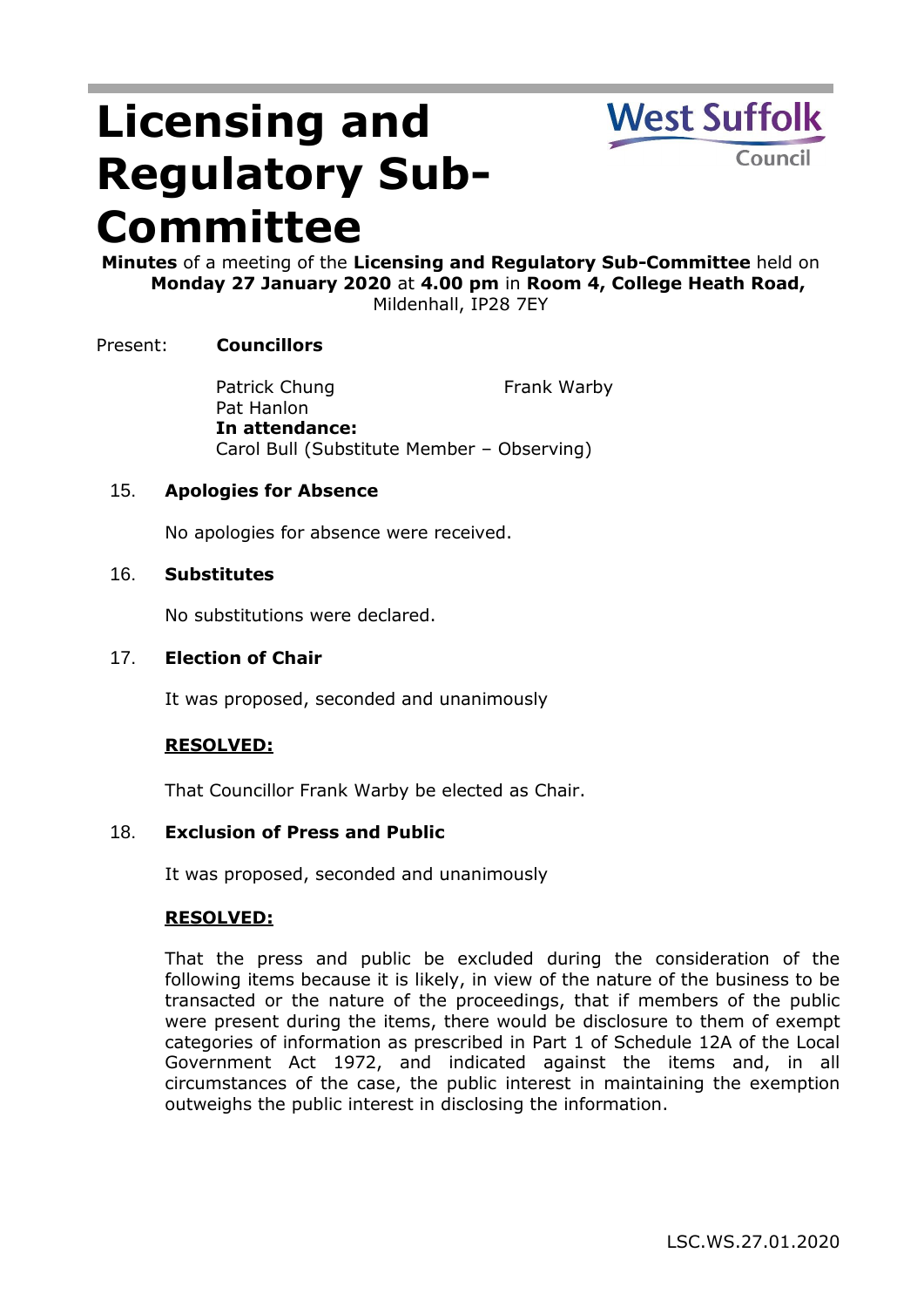### 19. **Review of a Combined Hackney Carriage & Private Hire Driver's Licence (Exempt: Paras 1 & 2) (Report No: LSC/WS/20/001)**

*(Prior to commencing this item the Business Partner (Litigation/Licensing) sought consent from the licence holder to allow Councillor Carol Bull to remain in the meeting to observe proceedings for training purposes.)*

The Business Partner (Litigation/Licensing) welcomed all present to the Hearing, reported that no declarations of interest had been received and introductions to all parties were made.

The Chair drew attention to the procedure for the conduct of the Hearing as attached to the agenda.

The Licensing Officer presented the report which explained that Members were requested to review a combined Hackney Carriage/Private Hire Driver's Licence under the provisions of Section 61 of the Local Government (Miscellaneous Provisions) Act 1976.

Members needed to be satisfied that that the driver was a fit and proper person to hold a licence issued by the Council.

The Officer drew attention to the evidence submitted at Appendices  $1 - 3$  of Report No LSC/WS/20/001 together the Licensed Driver Conditions held within the West Suffolk Council Hackney Carriage and Private Hire Conditions Policy Handbook, which were set out at Appendix 4.

The Officer also outlined the steps available to Members in reaching their determination of the case before them.

The licence holder attended the meeting to present their case and answer Members' questions.

Following which the licence holder, their consort and all Licensing Officers retired to another room to allow the Sub-Committee to give further consideration to the matter.

Following all parties' return to the meeting room the Business Partner (Litigation/Licensing) advised on the Sub-Committee's decision.

With the vote being unanimous, it was

## **RESOLVED:**

That, having taken into account all representations received both in writing and orally, considered alongside the Licensing Authority's duty to protect the public, the Sub-Committee considered the matter to have been an isolated incident and therefore **TOOK NO FURTHER ACTION** in respect of the licence.

However, Members issued a warning to the licence holder on their future conduct and stressed that they must ensure compliance with the conditions of their licence in future.